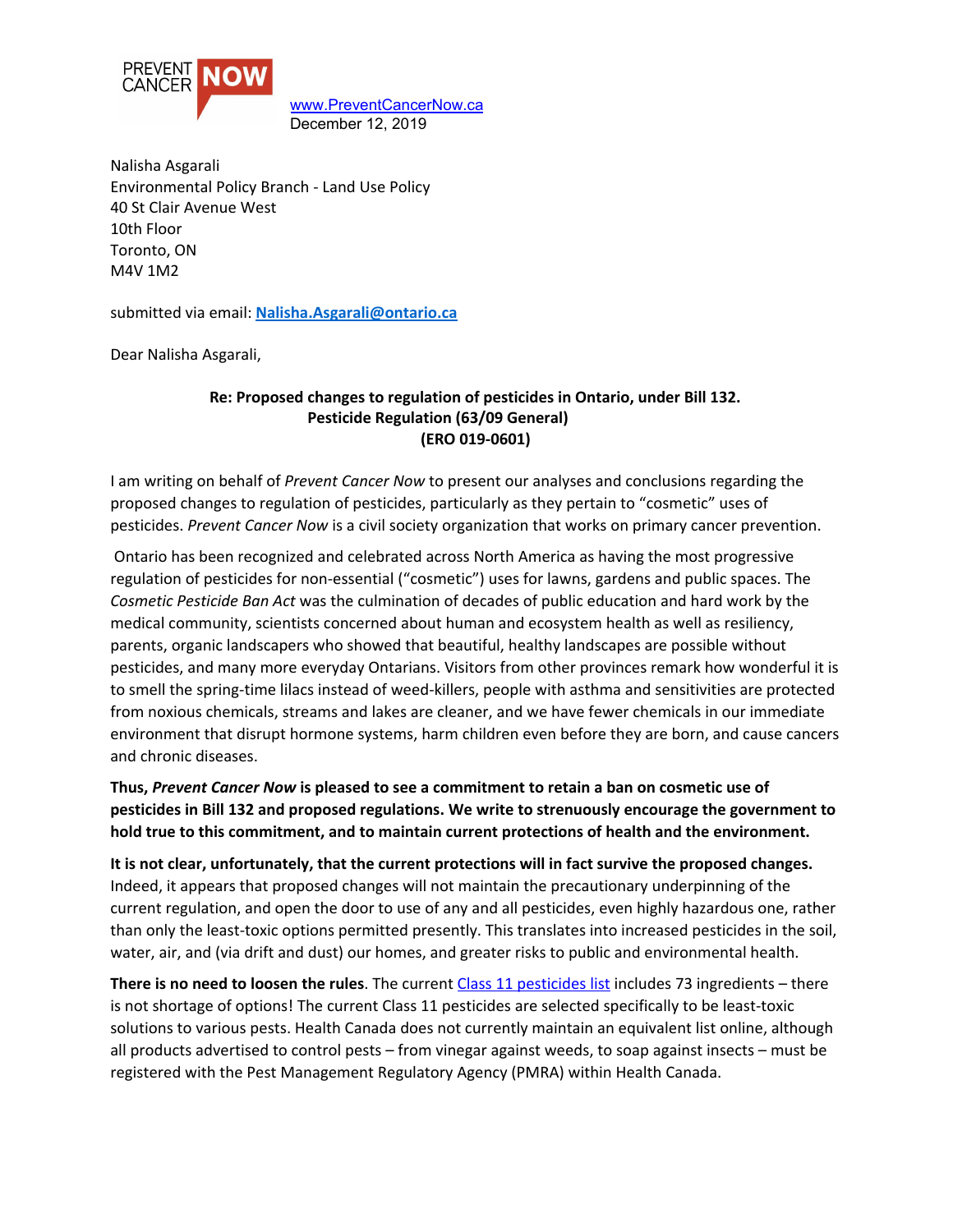**Opening the door to more toxic and older pesticides**, it is proposed that the permitted list would be opened to include old pesticides with a history of safe use. As well, authority to add chemicals to the list will rest with the Director and thus the Minister, in the absence of capacity within the government or from the Ontario Pesticide Advisory Committee (OPAC) – see below for further discussion re. OPAC. As defined, this list could include any number of products currently banned for cosmetic use. Indeed, although federal legislation stipulates that pesticides must not pose "unacceptable risks," Some parties maintain that all registered pesticides are "safe." Thus, the proposed regulation under Bill 132 could effectively erase the protection currently inherent with Class 11 pesticides.

**The proposal to disband the Ontario Pesticides Advisory Committee is ill-founded and a similar committee should be re-convened.** According to a letter from to OPAC chair to the Premier, this volunteer, non-partisan, highly-qualified, external committee of science-based, pesticide professionals expert committee assisting the Ministry regarding pesticides was struck in 1971 by the then-Conservative government to provide necessary expertise, while helping to keep the government lean. The *Pesticides Act* established OPAC to report directly to the Minister, with a simple, four-part mandate to:

- a) review annually the content and operation of this Act and the regulations and recommend changes or amendments therein to the Minister;
- b) inquire into and consider any matter the Committee considers advisable concerning pesticides and the control of pests, and any matter concerning pesticides and the control of pests referred to it by the Minister, and report thereon to the Minister;
- c) review publications of the Government of Ontario respecting pesticides and the control of pests, and report thereon to the Minister; and
- d) perform such other functions as the regulations prescribe. R.S.O. 1990, c. P.11, s. 10.

**Nowhere in the current OPAC mandate is the justification for dissolution found in the consultation,** that "OPAC's main role in providing advice to support classification would no longer be needed …" **Dissolving OPAC will remove a very thrifty, valuable resource for the Minister to make decisions in the public interest. Similar capacity should be re-convened in some manner.**

**The provincial application and classification process is not duplicative, and must be retained, particularly for least-toxic options.** Ontario's Class 11 pesticides list is unique, aiming for least-toxic, or at least reduced-risk approaches for pest control. The PMRA does not list a reduced-risk category in its label search application [\(http://pr-rp.hc-sc.gc.ca/ls-re/index-eng.php\)](http://pr-rp.hc-sc.gc.ca/ls-re/index-eng.php) or its information on pesticides and pest management.

**Proposed changes could obliterate the current cosmetic pesticides protections.** The following statement seemingly says (illogically) that the cosmetic list will be maintained, while being subsumed into a general list of all domestic class pesticides registered for use in Canada. *The general cosmetic pesticides ban will be retained, including existing exceptions [for golf and other specialty turf playing surfaces], but a single list of permitted pesticides would replace the current classes.*

**The province is NOT required to eliminate Class 11** as claimed: *This is required as the federal government's registration process currently does not restrict the use of pesticides for cosmetic use. This will require amendments to provide an alternate approach for regulating the cosmetic pesticides ban without the need for classification.* **There is no requirement to abandon a higher safety standard** that protects our children and neighbourhoods from toxic chemicals. Indeed, **the converse led us to the**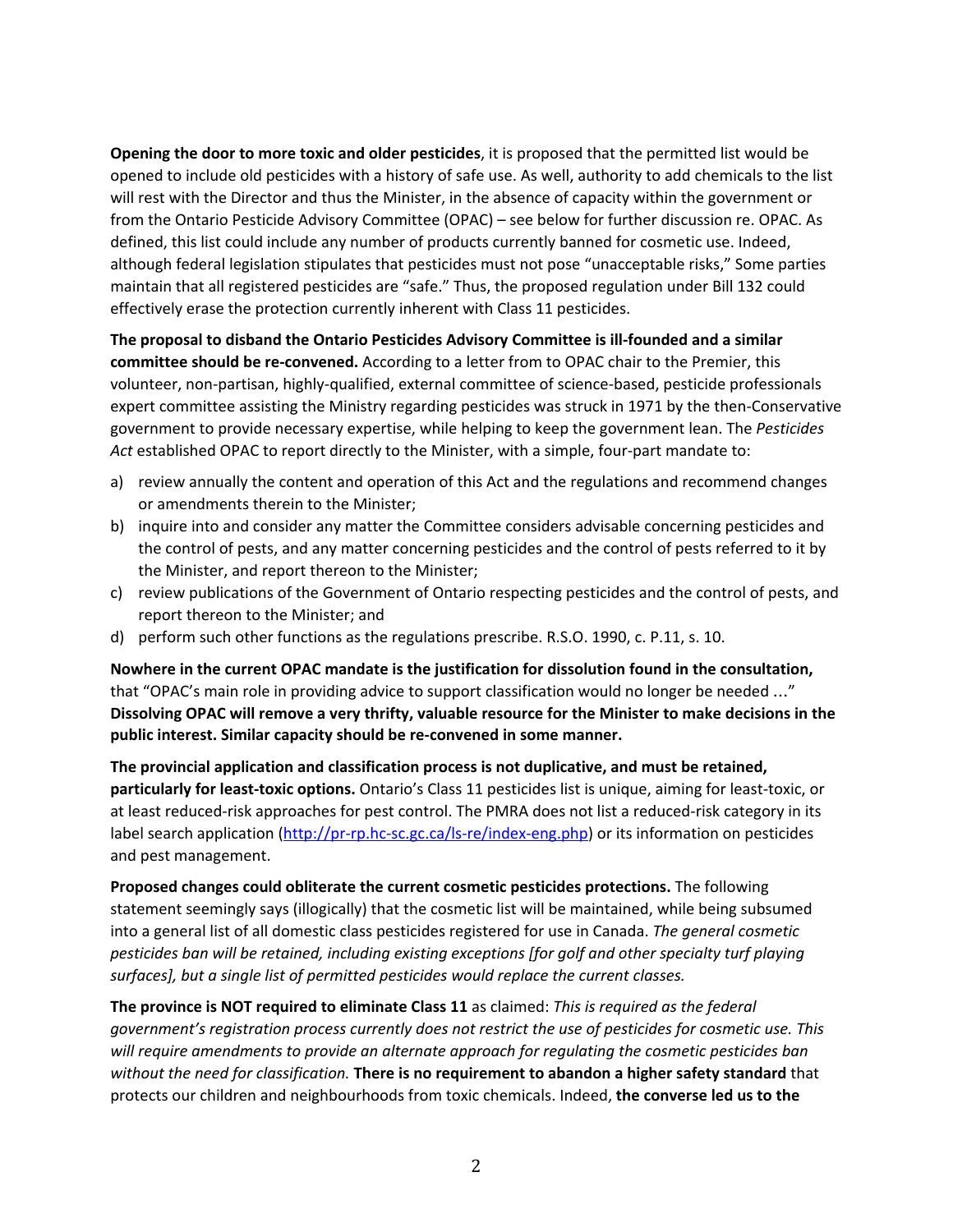*Cosmetic Pesticide Ban Act*. This is a misrepresentation of the province's powers and responsibilities for pesticide regulation. The Federal regulations set a minimum, but the province has further obligations under its jurisdiction, to protect workers, and health and the environment. Municipal powers should be retained, should there be any weakening of protections under Provincial laws and regulations.

**Health Canada is under-stating risks of pesticides.** The federal *Pest Control Products Act* requires that there be "reasonable certainty" of "no unacceptable risk" posed by pesticide use. This is not the same as "safe." For a period in the late 2000s "safe" was expunged from the PMRA website on the basis that the word engendered complacency and so was an unsafe claim. This did not survive the Harper government. The following image, from the Health Canada website, illustrates use of a high-hazard product without protective gloves, on a plant that is already dead (to what purpose?). Clearly Ontarians are in need of further protection from pesticides.



Image from Health Canada website.

<https://www.canada.ca/en/health-canada/services/about-pesticides.html> "hazardous products with this pictogram can cause death or poisoning "

[\[https://www.ccohs.ca/oshanswers/chemicals/howto/skull.html](https://www.ccohs.ca/oshanswers/chemicals/howto/skull.html)]

# **EXEMPTIONS: There is no justification, and many reasons** *not* **to add cemeteries to the list of properties that may be sprayed with a broad range of more toxic pesticides.**

Exemptions from the cosmetic pesticides ban were granted on the basis of two considerations:

- 1. Extraordinarily high quality turf was required for golf, tennis and lawn bowling; and
- 2. Integrated Pest Management (IPM) would be used to reduce pesticide use, and this would be verified by annual submission of pesticide use reports by golf courses.

**Cemeteries do not involve extraordinarily high-quality turf playing surfaces, so should not be added to the list of exempted property types. As well, cemeteries must be fostered as ecological havens.** Cemeteries are large vegetated properties in urban areas, providing habitat and refuge for diverse species that would be adversely affected by pesticides, as well as increasingly extreme weather.

**Integrated Pest Management has not resulted in decreased use of pesticides on golf courses.** *Prevent Cancer Now* examined IPM data from 16 elite courses, and tallied total pesticide use after normalizing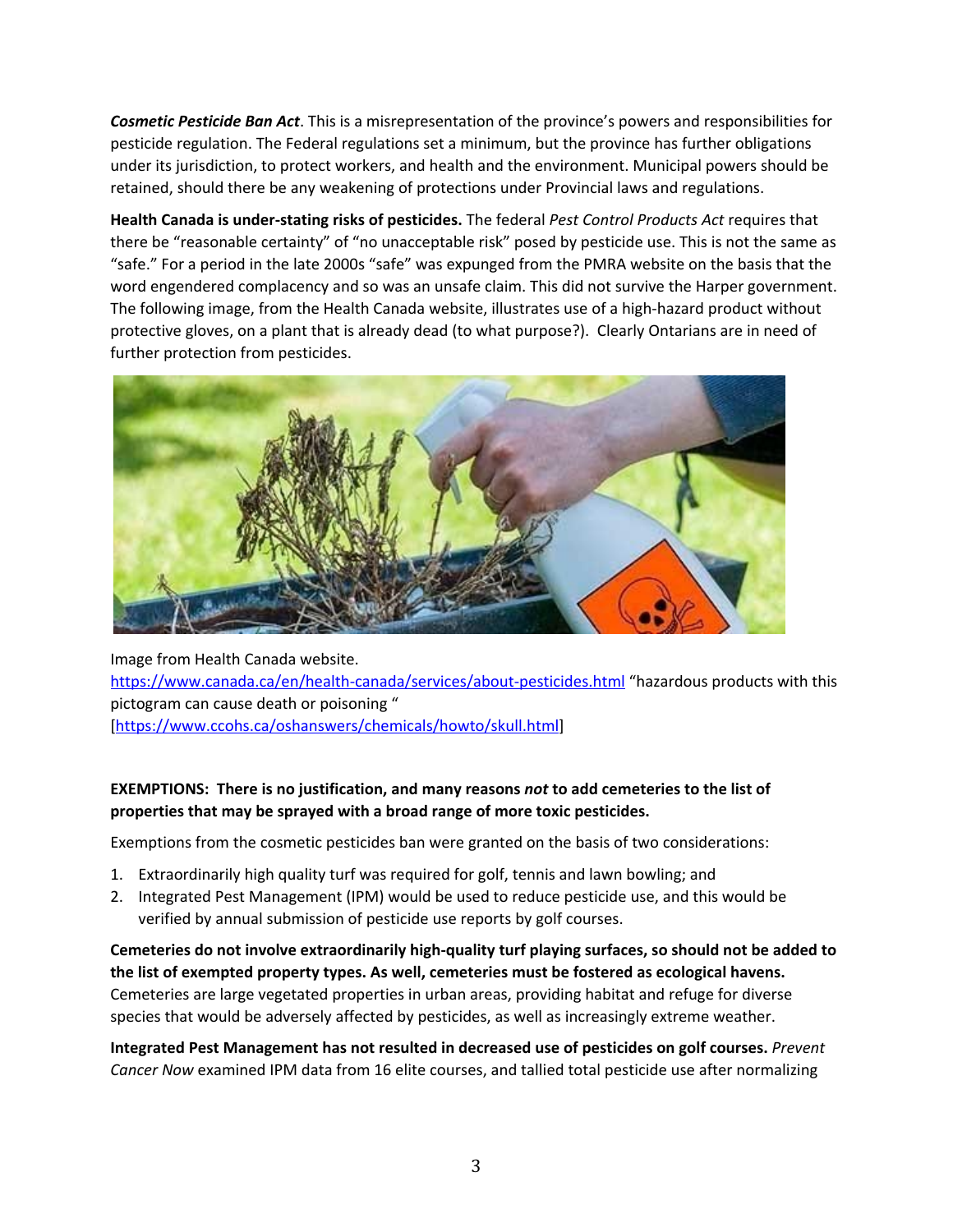various pesticides according to their potency (indicated by application rate). The graph for total pesticide use illustrates that:

- 1. Some courses used substantially less pesticides than others, so there is a lot of room for improvement for many courses; and
- 2. There is no evidence whatsoever that pesticide use declined over the years with use of IPM, for fungicides, insecticides, herbicides, or total pesticides.



### **Total pesticide use calculated as equivalent hectares (ha-eq), by each of 16 elite Ontario golf courses, from 2010 to 2017.**

Courses A, B, C, E, H, K and O were Audubon-certified. Courses D, F, G, I, J, L, M, N and P were not Audubon-certified.

**Annual reporting of pesticide use data by golf courses should result in a valuable resource for research into improved pest management. Data should be submitted into a database for easier reporting and to facilitate research.** The data files on the IPM website is not easily seen, as golf courses are no longer listed; the are available via a search function. As well, data is provided as pdfs, jpgs and in other formats, files are corrupted and some are missing, so data extraction is laborious. Online data submission is common with other Ministry activities, would be easier for golf course employees, and would permit some data quality verification at the time of submission. **A valuable research opportunity is being squandered. The IPM initiative resulted in golf courses proceeding as usual. The Ontario government should take this opportunity to right this wrong, and to advance research for least-toxic pest control.**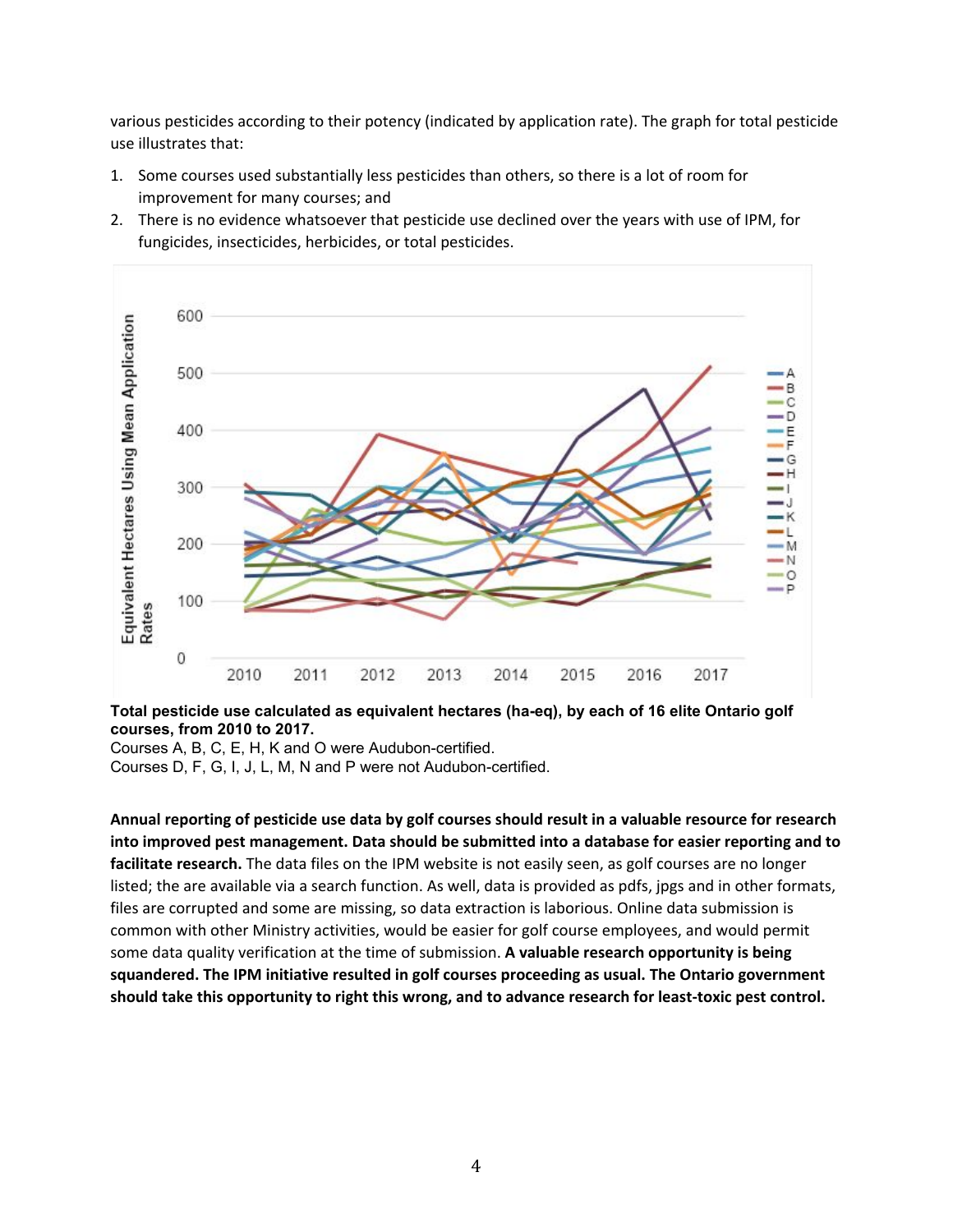Appended to this submission is a summary of shortcomings of federal pesticide assessments. This is ample justification for the Ontario Government to retain precautionary restrictions on pesticides used for cosmetic purposes.

**Pesticide ingredients and degradation products are toxic**. For example, some may interfere with hormone signalling. The endocrine system orchestrates development, metabolism, reproduction, immunity, maturation and aging – from pre-conception to death. Endocrine [disruption](http://www.who.int/ceh/risks/cehemerging2/en/) happens at levels of exposure that may be inhaled or absorbed during spraying, by a toddler rolling in the grass or sucking fingers, or even on [dust](https://www.ncbi.nlm.nih.gov/pmc/articles/PMC1240481/pdf/ehp0109-001185.pdf) drifting through windows and tracked in on shoes and paws of pets in homes where the products were not even used. The impacts of pesticides are widespread and diverse, including for example antibiotic [resistance.](https://www.ncbi.nlm.nih.gov/pubmed/29117584)

Parents, educators, health professionals, and environmentalists see that using least-toxic options for pest control is important for human and environmental health. The science is strengthening, that pesticides are [connected](https://www.beyondpesticides.org/resources/pesticide-induced-diseases-database/overview) to diseases such as cancer, birth defects, reproductive dysfunction, autism, behavioural disorders, autoimmune disease, diabetes, Parkinson's and Alzheimer's diseases, and asthma. The international Endocrine Society advocates a new scientific [paradigm](https://www.endocrine.org/topics/edc/where-we-stand) for action. The ethical and precautionary approach is to recognize today's strong scientific signals of harm, and to institute least-toxic approaches to landscaping, agriculture, and indeed other aspects of life.

**In summary,** *Prevent Cancer Now* **applauds the stated intention to retain the cosmetic pesticides ban, and to ensure that this is not undermined we recommend:**

- **● Recognition that the province has additional jurisdiction and responsibilities regarding pesticides, and has exercised this to protect public health from toxic exposures;**
- **● Accepting municipalities' further restrictions of use of pesticides in their regions;**
- **● Maintaining services of advisors as exemplified by OPAC as a highly qualified, low cost resource to support Ontario's program;**
- **● Maintaining least-toxic, bio-pesticides criteria for pesticides applied to landscapes, and striking all criteria that refer to "safe" use or "safe" pesticides as being inherently unsafe language;**
- Not to add cemeteries to the list of exempted properties cemeteries are not fine turf for sport, **and are large havens for biodiversity and resilience in urban areas;**
- **● Take actions within and outside of current considerations, to improve implementation of IPM. It is important that golf courses do indeed minimize pesticide use, as was seen for a few in our sample. Improving golf course data submission with input into an online database, would enable tracking of progress, support IPM research, and facilitate assurance of data quality; and**

### **Transition to Regenerative Agriculture**

Although we have not discussed this in our final recommendation above, *Prevent Cancer Now recognizes that* pesticides remain important in other contexts, particularly Agriculture. *Prevent Cancer Now* maintains that Ontario can improve resilience, biodiversity and food quality and value by supporting and giving incentives to support transition to regenerative, organic agriculture. We encourage Ontario to maintain measures to reduce use of insecticides, in particular neonicotinoids.

We thank you for the opportunity to contribute these observations and recommendations. We hope that Ontario will continue to be the envy of North America as we protect children, our most vulnerable, and our environment from adverse effects of pesticides, in the places where the majority of Ontarians live, work and play. *Prevent Cancer Now* would welcome questions, or requests for clarifications.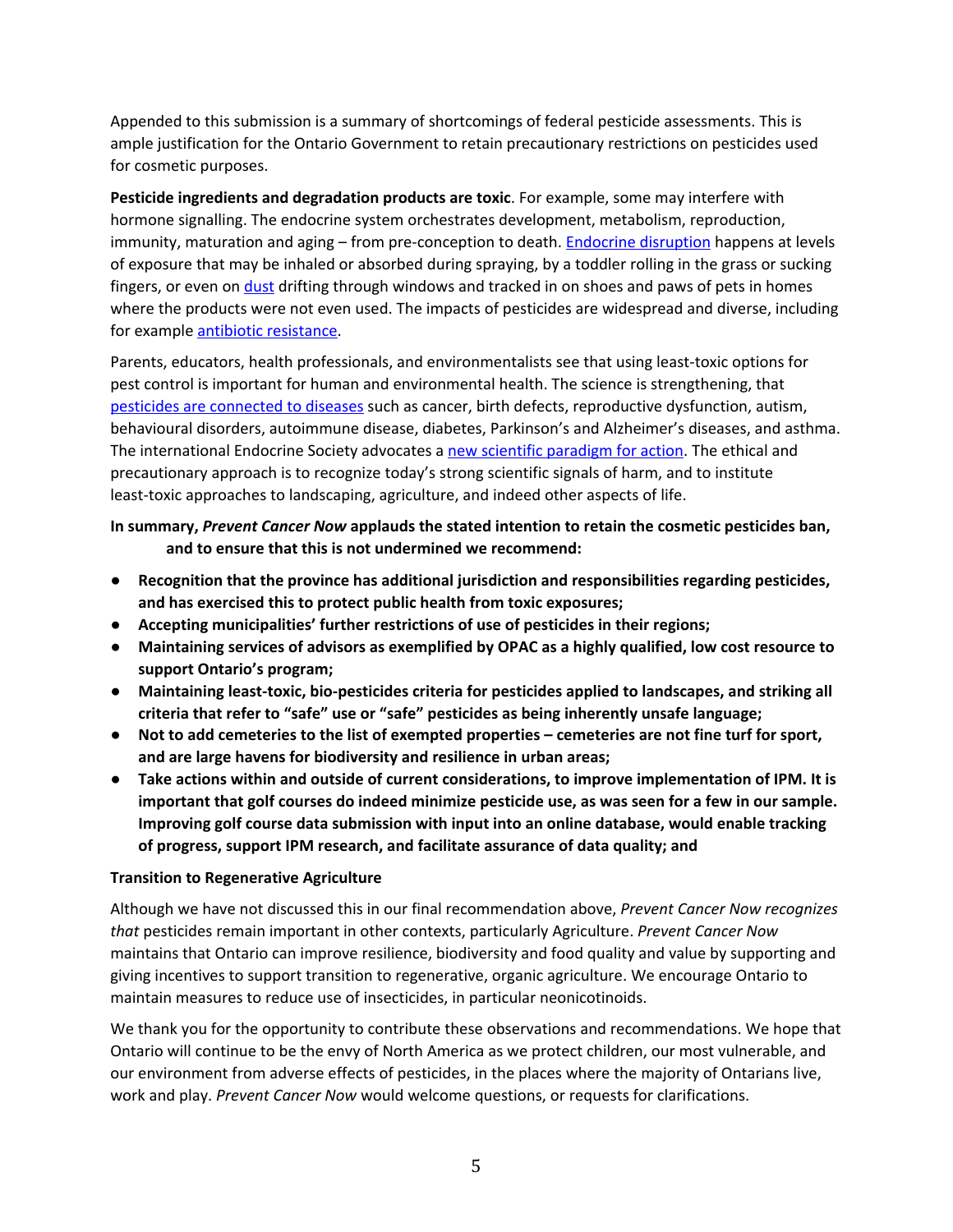Sincerely,

M. E. Jeag

Meg Sears PhD, Chairperson, Prevent Cancer Now [meg@preventcancernow.ca](mailto:meg@preventcancernow.ca)

cc: Premier Doug Ford Minister Elliott (Health) Minister Hardeman (Agriculture, Food and Rural Affairs) Minister Yurek (Environment, Conservation and Parks) Minister MacLeod (Heritage, Sport, Tourism and Culture Industries)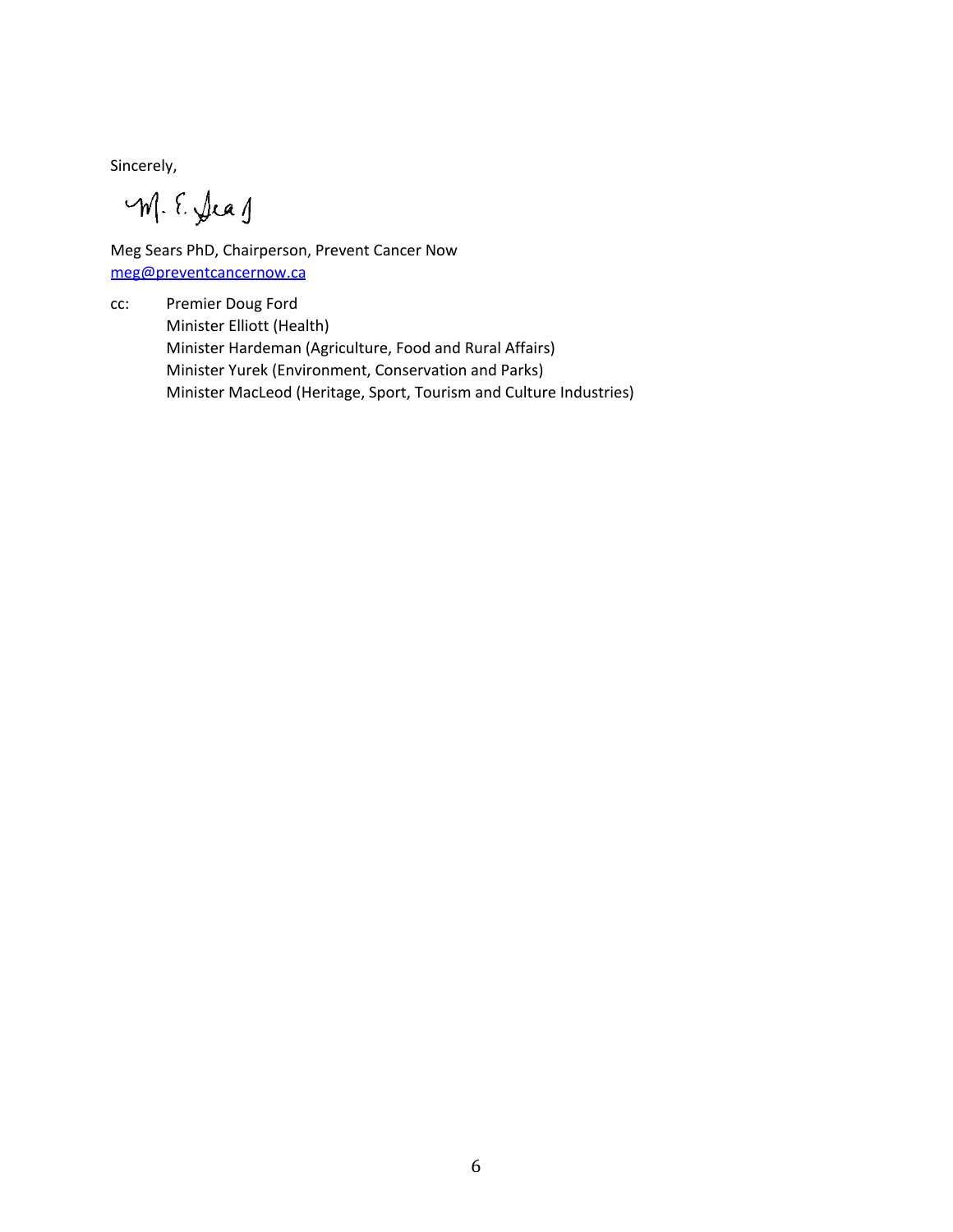

[www.PreventCancerNow.ca](http://www.preventcancernow.ca/) December 12, 2019

# **Attachment**

# **Canadian Federal Pesticide Regulation:** *Why Other Levels of Government Require Least-Toxic Approaches to Pest Control*

*Many Canadian jurisdictions restrict the use of registered pesticides, surpassing federal label requirements. This summary is to help you understand why.*

Pesticides are products that destroy or control "pests," which are defined as organisms that are "harmful, noxious or troublesome." Pesticides include herbicides against plants, insecticides, fungicides, rodenticides, etc. Health Canada's Pest Management Regulatory Agency (PMRA) regulates pesticides, under the *Pest Control Products Act* (PCPA).<sup>1</sup> The PMRA uses a two-step process of hazard identification and then risk management, registering all products deemed to pose "acceptable risks" according to scientific assessments.

While the PMRA registers products for sale and use, provincial and municipal governments are responsible to qualify and licence applicators, and can further restrict pesticides to protect human and environmental health. The most progressive jurisdictions such as Ontario (population 14 million) require least-toxic approaches, particularly for "cosmetic" uses in turf care and landscaping.

# **Scientific limitations of Canadian federal pesticide regulation**

The PMRA and the health and medical community reach opposite conclusions regarding pesticides and human health. The doctors, who urge precautionary minimization of exposures, rely upon the publicly available, real-life human epidemiological research rather than the confidential industry-produced animal test data relied upon by the PMRA. The PMRA conducts virtually no testing itself, and does not systematically assess the existing science.<sup>2,3</sup> Rather, it conducts a paper audit of data submitted by the pesticide manufacturers. Unfortunately, the PMRA assessment of human health risk is flawed, for the following reasons:

- 1. **High-dose animal testing in labs is of limited relevance for people.** Testing determines the maximum dose that does not make an animal (usually a rodent such as a rat or mouse) seriously ill. Rodents are different from humans, in that they have enzymes that help them metabolize poisons. Humans do not have the same enzymes and, of course, tests are not conducted on humans. That would be unethical. Also, tests do not generally cover the animal's lifespan and further generations. In humans, exposures that may cause no symptoms in the mother can cause life-long harm to her unborn child, and childhood exposures can cause symptoms in adulthood. Some effects may be passed through generations due to changes in gene expression, called epigenetic effects.
- 2. **Tests do not address low-dose or cumulative effects, as they build up with multiple exposures and over time.** The regulatory system actually dissuades companies from doing low-dose, environmentally relevant testing, because testing is only required to a crude "no effect" level. Any findings of adverse effects at low doses could preclude the product being registered. This highlights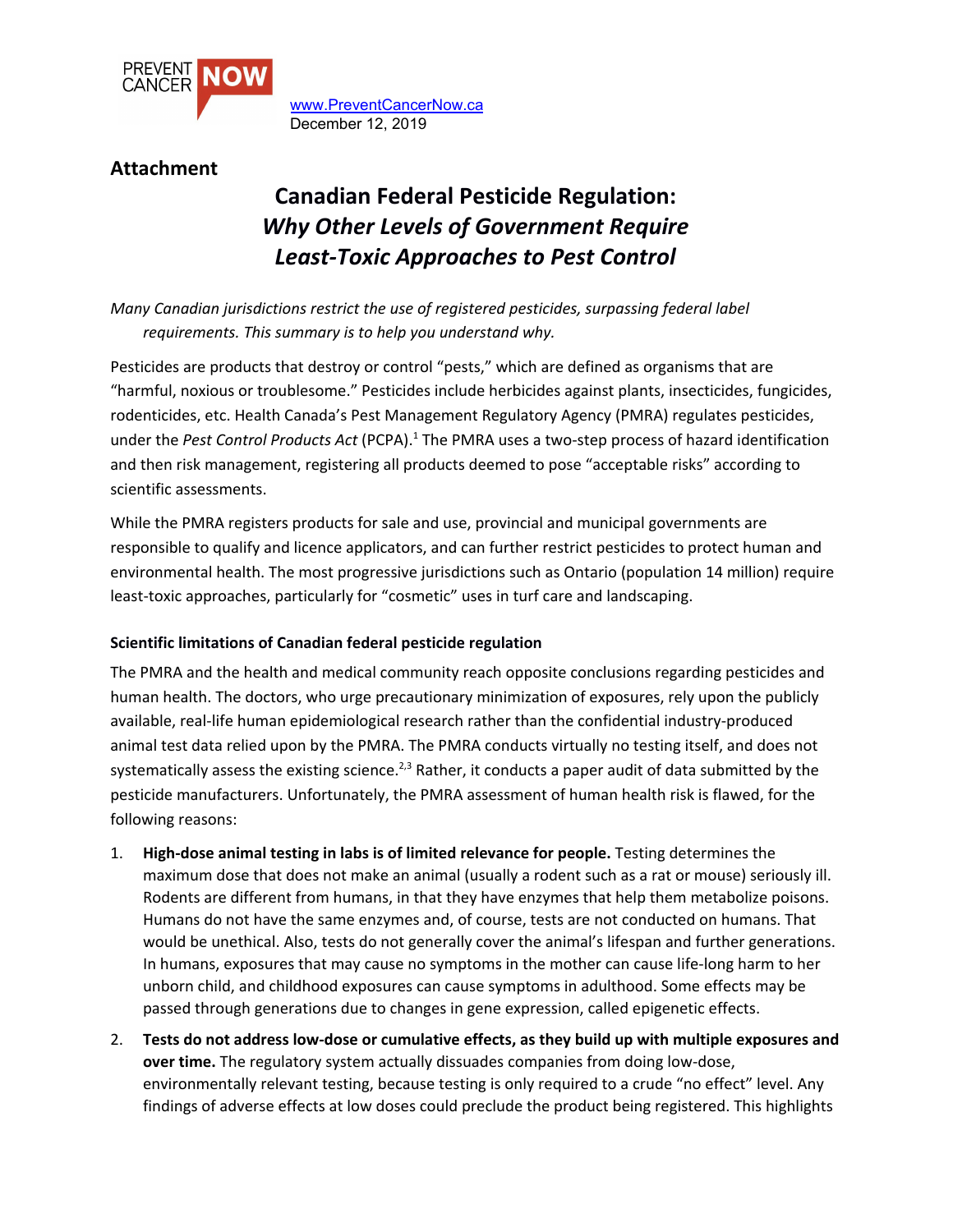the need for independent research. Some health effects occur at doses commonly encountered in the environment; effects that may predispose people to cancers as well as other major chronic diseases. One important mechanism by which this happens is endocrine disruption.

- 3. **No testing is done on endocrine disruption – an important mechanism behind many [pesticides'](http://www.ncbi.nlm.nih.gov/pmc/articles/PMC3138025/) chronic toxicities.** Many pesticides have already been found to disrupt the endocrine or hormone systems. <sup>4</sup> Hormones orchestrate every step of development from gestation through the entire lifespan. Endocrine-disrupting chemicals act at extremely low concentrations in the body, and can have different, even opposite effects at higher doses. <sup>5</sup> Alterations to hormone levels during critical windows of development can cause permanent changes to children's lives, affecting their intelligence and behaviour, and making them more susceptible to infections, asthma, obesity, diabetes, reproductive failure, cardiovascular disease and cancers. One 2011 study reviewed [endocrine](http://www.ncbi.nlm.nih.gov/pmc/articles/PMC3138025/) effects of 91 pesticides.<sup>4</sup> A second study confirmed previously known androgen (male hormone) effects of some pesticides,<sup>6</sup> while among **[previously](http://www.ncbi.nlm.nih.gov/pmc/articles/PMC3114813/) untested pesticides** nine were anti-androgenic and seven were androgenic. The US [Environmental](http://www.epa.gov/endo/) Protection Agency and the European Union are screening pesticides for effects related to actions of estrogen, androgen, thyroid and other hormones. A 2012 [review](http://www.ncbi.nlm.nih.gov/pmc/articles/PMC3365860/) of 845 scientific papers showed evidence that endocrine-disrupting chemicals have adverse health impacts at very low doses in animals and humans.<sup>7</sup> The Endocrine Society – a global group of medical science professionals <sup>8</sup> – published in 2015 a 150-page updated research review and statement calling for attention to endocrine-disrupting chemicals. 5
- 4. **Only active ingredients are tested – not the products on the shelf.** Products can contain more than one pesticide ingredient. As well, additives or "formulants" are used in pesticide products to slow metabolism of the active ingredient (i.e., prolong its effect), and to improve spreading and absorption of the product. Additives can do the same when pesticides contact humans. A [2014](http://www.hindawi.com/journals/bmri/2014/179691/) [study](http://www.hindawi.com/journals/bmri/2014/179691/) found that 8 of 9 common commercial products tested were hundreds of times more toxic to human cells than just the pure pesticide active ingredient without formulants.<sup>9</sup>
- 5. **Pesticides are not tested in combination.** While we know that chemicals can act very differently in combination, only single pesticides are assessed in isolation.
- 6. **Pesticide registration is based on all directions being followed.** Even if people make the effort to access the label fine print, instructions are extremely difficult to follow. For example: "avoid inhaling"; "avoid contact with the skin or eyes"; and "apply only when there are no children, pregnant women, elderly persons, pets or animals present."
- 7. **The PMRA does not take into account much of the medical literature.** Methods and standards are developed for systematic review in environmental health (e.g., by the US National Toxicology Program<sup>3,10</sup>). Real-life study of the effects of pesticides is difficult, and the PMRA dismisses this information as showing only correlation and not as the level of causation requiring protective action. The PMRA is of the opinion that it is virtually impossible to *prove* that chronic pesticide exposures cause harm to humans, leaving the federal regulator relying upon industry-supplied high-dose animal testing. As reported in 2017 in the prestigious journal *Science*, ignoring the majority of the science is the status quo among regulators.<sup>11</sup>
- 8. **Precautionary Principle is** *not* **up front.** Health Canada and industry groups point out that the Precautionary Principle is incorporated in the *Pest Control Products Act*. In fact, this is quite limited because precautionary approaches are only incorporated late in the process, during risk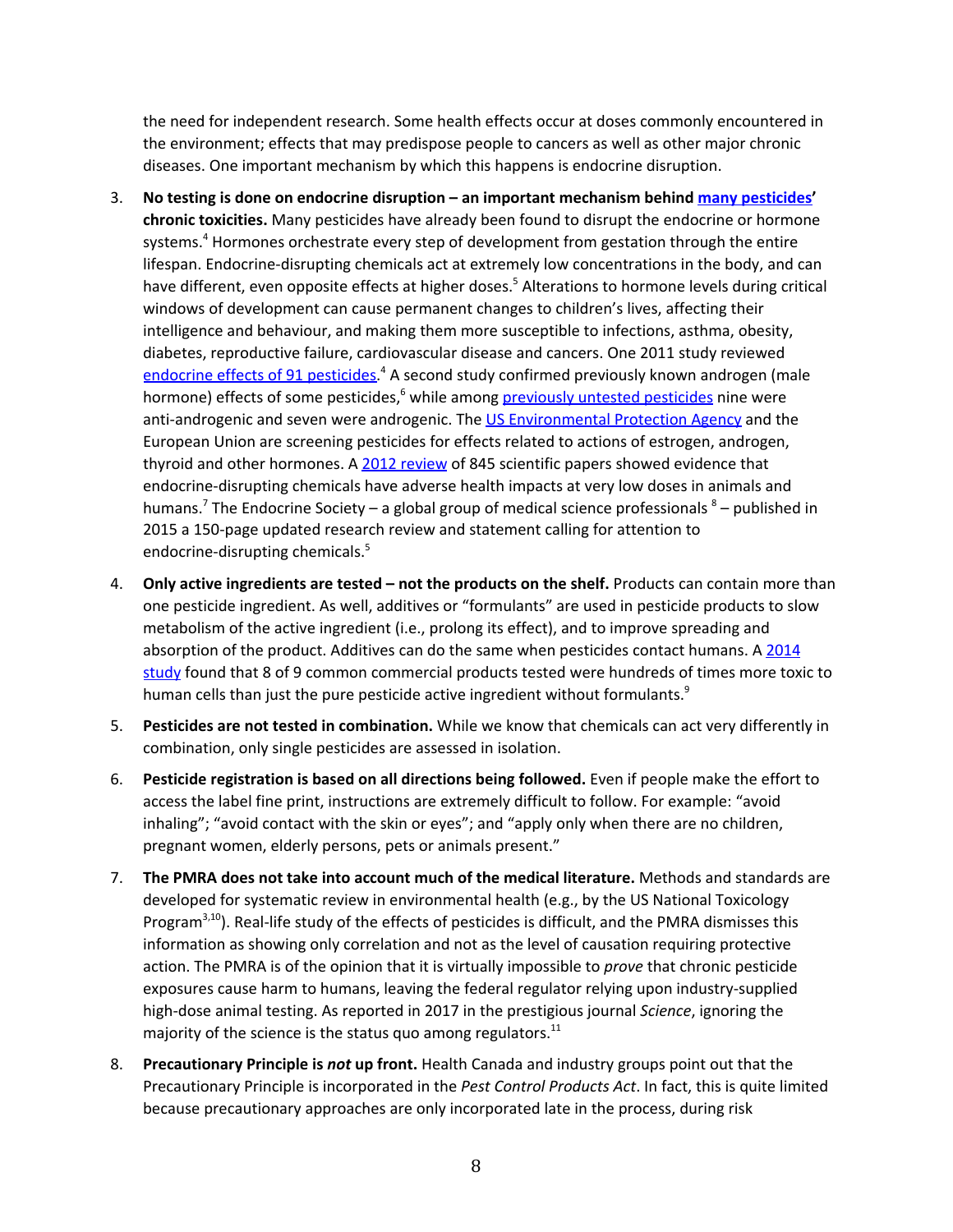management, such as determinations of permissible exposures (noted below, an additional margin introduced in 2002, to protect the most vulnerable, is not even being implemented). Application of the Precautionary Principle to the first step – hazard identification – could potentially push the process towards least-toxic choices. On the other hand, industry representatives have been known to turn this approach upside-down, advocating precaution against rushing to remove "tools from the toolbox" before being 100% certain that they are causing substantial harm.

### **Federal audits of Health Canada's pesticide management**

The Federal Commissioner of the Environment and Sustainability in the 2015 audit of pest control products found glaring deficiencies and concerns regarding pesticide registration. <sup>12</sup> Some concerns are as follows:

- The PMRA had made little progress since the 2008 audit to limit the duration of some conditional registrations (when pesticide sales are permitted pending further information to complete the assessment). Eight of nine products that had been registered conditionally for a decade or more were neonicotinoids, a class of neurotoxic insecticides that have been linked to Bee Colony Collapse Disorder and the death of other pollinators and aquatic species.
- Under conditional registrations the PMRA permits use of the pesticide without having received and assessed all of the risk and value studies, to determine the impacts on human health and the environment. At the time, 80 out of 7,000 pesticide products were conditionally registered. None of the industry studies are available to the public until the pesticide is fully registered, and even then an individual must personally visit offices in Ottawa and record relevant information with pen and paper.
- The PMRA has never exercised its authority to cancel a conditional registration when a registrant has failed to satisfy conditions of registration, within a five-year period.
- Re-evaluations of older pesticides are behind schedule.
- Cumulative health impacts have not been addressed when required in the re-evaluations of pesticides.
- It took the filing of a lawsuit before the PMRA began to consider whether special reviews were deemed necessary for pesticides banned since 2013 in OECD countries.
- PMRA has not promptly cancelled the registrations of some pesticides when risks were deemed unacceptable. In one case it took 11 years to cancel the registration of a pesticide after it was determined the risks posed to human health were unacceptable.
- Lengthy phase-out periods have been allowed to occur despite the risks posed to human health of continued use.
- An additional "uncertainty factor" to protect the most vulnerable individuals, introduced to the *Pest Control Products Act* in 2002, is very rarely incorporated in assessments.

For more information, please contact *Prevent Cancer Now*.